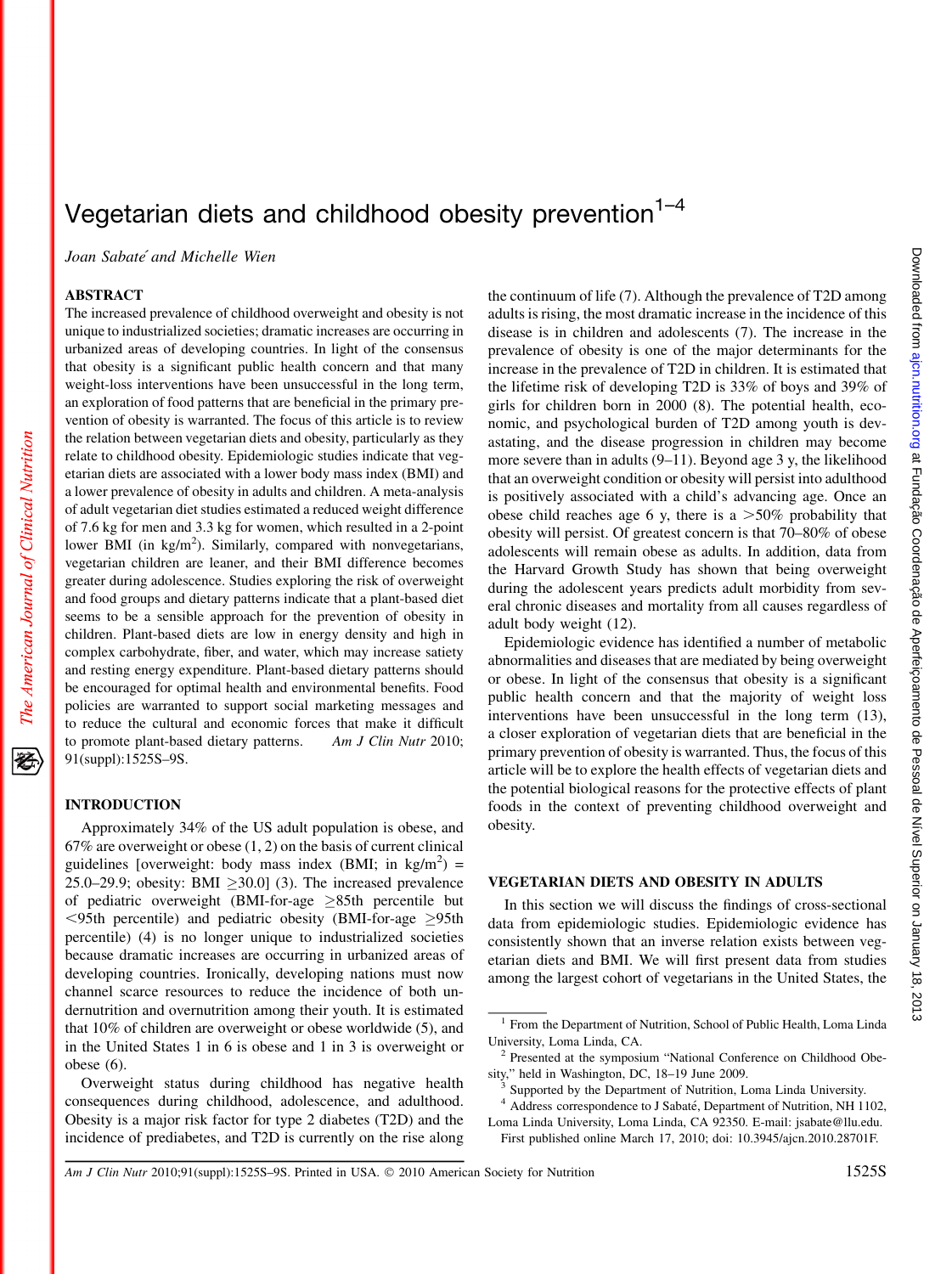Adventist community, followed by data from other studies conducted in Europe.

Epidemiologic studies have consistently shown that vegetarians are thinner than comparable nonvegetarians (14). According to the 1994–1996 Continuing Survey of Food Intakes by Individuals, vegetarians in the United States have a mean BMI of 22.1 as compared with a mean BMI of 25 among nonvegetarians (15). We conducted a meta-analysis in 2001 of 36 studies in women and 24 studies in men using references from Messina and Messina's publication "The dietician's guide to vegetarian diets" (16). Both sexes showed no significant difference in height between vegetarians and nonvegetarians (men:  $P = 0.48$ ; women:  $P = 0.46$ ; however, vegetarians had significantly lower weight  $(-7.7 \text{ kg}$  for men and  $-3.3 \text{ kg}$  for women;  $P < 0.0001$  and  $P =$ 0.007, respectively) and a 2-point lower BMI (Table 1) (17).

Adventists are a group in whom a healthful vegetarian diet is firmly entrenched. Members of the Adventist community practice a healthy lifestyle and share many similar sociodemographic and lifestyle characteristics. Because Adventists differ mainly in dietary practices, they are a valuable study population in which to compare the differences in health outcomes between vegetarians and nonvegetarians. In 1976, the Loma Linda University Adventist Health Study-1 enrolled a cohort of 34,000 adults residing in California. Approximately 45% of the Adventists were vegetarian, and the remaining 55% consumed meat, fish, or poultry at least once per week or more often. For both sexes, vegetarian eating patterns among the Adventists were associated with a lower BMI, and BMI increased as the frequency of meat intake increased (18). However, because nonvegetarian Adventists typically consume less meat than the general population, it is important to compare our findings with those from non-Adventist cohorts (see European cohort discussion below) because the lack of substantial meat consumption among the Adventist nonvegetarians may underestimate the differences in BMI observed between vegetarians and nonvegetarians.

In 2002, the Adventist Health Study-2 enrolled a cohort of 97,000 Adventists from across the United States and Canada and collected data on diet, physical activity, lifestyle, and demographic factors. Dietary pattern status was further classified as vegan, lactoovovegetarian, pesco-vegetarian, semi-vegetarian, and nonvegetarian. A progressive increase in BMI was observed as meat and animal products were included in the diet. The vegan and lactoovovegetarian diets provided greater protection against overweight and obesity than a meat-containing diet (Figure 1)

(19). More specifically, the vegan group had a 5.2 lower BMI than the nonvegetarian group. Hence, irrespective of age, sex, and geography (eg, environmental factors influencing physical activity patterns), vegetarians are leaner than nonvegetarians and have a lower prevalence of obesity (19).

In the Oxford Vegetarian Study, Appleby et al (20) evaluated dietary patterns and other lifestyle factors with BMI by using cross-sectional data from 1914 men and 3378 women between ages 20 and 89 y. Lower BMI was observed in vegetarians compared with nonvegetarians, and nonvegetarians consumed less fiber, more alcohol, and more animal fat than vegetarians. After adjustment for lifestyle factors and the aforementioned dietary factors, the differences in BMI were reduced by 33% but remained significant. Therefore, these confounding factors did not fully explain the protective role of vegetarian diet patterns in obesity prevention, which suggests that an independent effect exists for low meat consumption. These findings were supported by those from the Oxford cohort of the European Prospective Investigation into Cancer and Nutrition (EPIC) study, which enrolled 57,498 participants and included a high proportion of vegetarians and vegans (21). Cross-sectional analysis of dietary, anthropometric, and lifestyle data showed the highest BMI in the "meat-eaters" group and the lowest BMI among vegans; pescovegetarians and lactoovovegetarians had similar intermediate mean BMIs. Less than 5% of the differences in BMI between the meat eaters and the vegans were due to lifestyle factors (eg, smoking, physical activity, and educational level). Finally, in Germany, an inverse relation between BMI and vegetarian status (strict vegetarian compared with occasional meat eater) was observed in a cohort of  $\approx$  20,000 vegetarians (22).

The BMI data from the Adventist studies and European studies (20, 22) that show the clear inverse association between BMI and the prevalence of obesity among vegetarians and nonvegetarians are summarized in Figure 2. In each of these studies, vegetarians on average have 1- to 2-point lower BMI values than meat eaters within the same cohort. Substantial variation in BMI values exists among the cohorts, and the US based cohorts have greater BMI than the European cohorts, which can be attributed to methodologic differences in data collection, geographic location, secular trends, and genetic or ethnic differences. Collectively, these epidemiologic data clearly suggest that meatless diets are associated with lower BMI values and a low prevalence of obesity in adults. In summary, consistency exists in the results between Adventist and non-Adventist cohorts across 2

| TABLE 1   |  |
|-----------|--|
| Anthropor |  |

| Anthropometric measurements in vegetarians: a meta-analysis of 36 early studies <sup>1</sup> |  |  |  |  |  |
|----------------------------------------------------------------------------------------------|--|--|--|--|--|
|                                                                                              |  |  |  |  |  |

|                |                 | Vegetarian | Nonvegetarian   | P value |               |
|----------------|-----------------|------------|-----------------|---------|---------------|
|                | No. of subjects |            | No. of subjects |         | Weighted mean |
| Men            |                 |            |                 |         |               |
| Height (cm)    | 402             | 176.6      | 422             | 176.8   | 0.48          |
| Weight (kg)    | 490             | 68.2       | 720             | 75.8    | < 0.0001      |
| BMI $(kg/m^2)$ | 589             | 22.6       | 813             | 24.7    | < 0.0001      |
| Women          |                 |            |                 |         |               |
| Height (cm)    | 869             | 161.9      | 1092            | 161.5   | 0.46          |
| Weight (kg)    | 928             | 60.5       | 1350            | 63.8    | 0.006         |
| BMI $(kg/m2)$  | 1140            | 23.6       | 1556            | 25.4    | 0.007         |

 $<sup>1</sup>$  Data are from reference 17.</sup>

The American Journal of Clinical Nutrition

资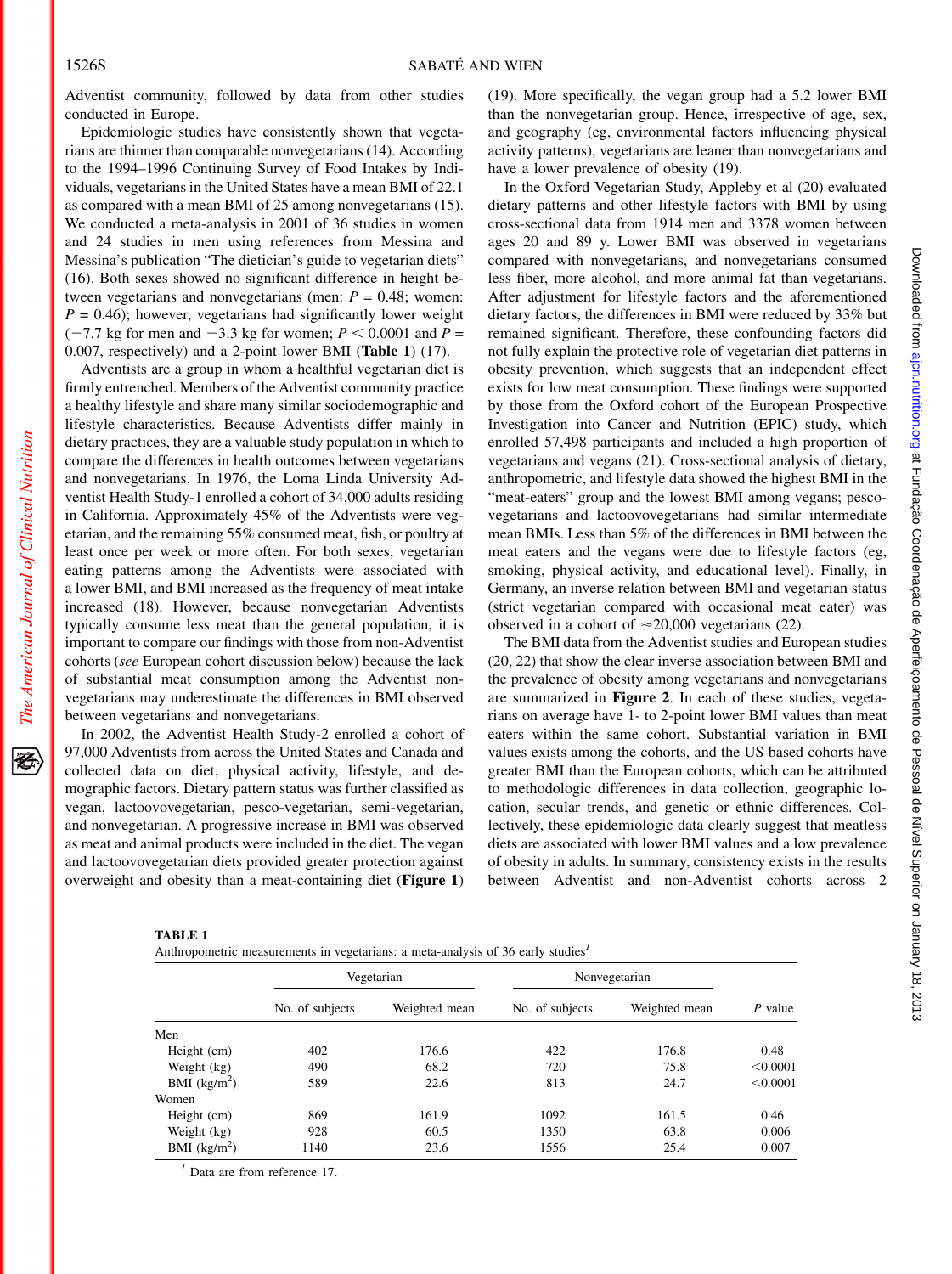VEGETARIAN DIETS AND CHILDHOOD OBESITY PREVENTION 1527S



continents, which supports the validity of the association between vegetarian diets and lower BMI in adults. In addition, other lifestyle factors such as smoking and alcohol consumption have not been shown to be strong contributing factors to the FIGURE 1. BMI according to vegetarian status for participants enrolled in the Adventist Health Study-2. Data are from reference 19.

### **ANTHROPOMETRIC VARIABLES IN VEGETARIAN CHILDREN AND ADOLESCENTS**

BMI difference between vegetarians and nonvegetarians across

Much less is known about vegetarian diets in children regarding the risk of overweight and obesity. Small studies in the 1970s and 1980s showed that vegetarian children tended to be leaner than nonvegetarian children, but the attained height for children on some vegetarian diets was shown to be compromised (23–29). In light of concerns surrounding the growth patterns in vegetarian children, we conducted several investigations of the effect of vegetarian diets on the growth and development of vegetarian children and adolescents. We explored the estimated effect of a vegetarian diet on the attained height in 870 white children aged 7–18 y who attended 16 Adventist schools in southern California in the late 1980s (30). Dietary patterns were evaluated by using a nonquantitative food-frequency questionnaire, and vegetarians were operationally defined as consuming meat less than once per week. Adventist children who were classified as vegetarian were taller than their omnivorous classmates: 2.5 and 2.0 cm taller for boys and girls, respectively. These findings did not change materially when adjustments for potential confounders (eg, parental height and socioeconomic factors) were further evaluated in a subset of 518 children.

We also conducted a 2-y longitudinal survey of 2272 schoolchildren aged 6–18 y attending public schools and Adventist schools and observed that Adventist prepubertal girls (aged 11–12 y) were 3 cm shorter than the controls in public schools (31) and that the onset of the pubertal growth spurt occurred 1 y earlier in public school girls than in Adventist school



FIGURE 2. Mean BMI of vegetarians and nonvegetarians from 4 epidemiologic studies. Reproduced with permission from reference 17.

豾

the studies.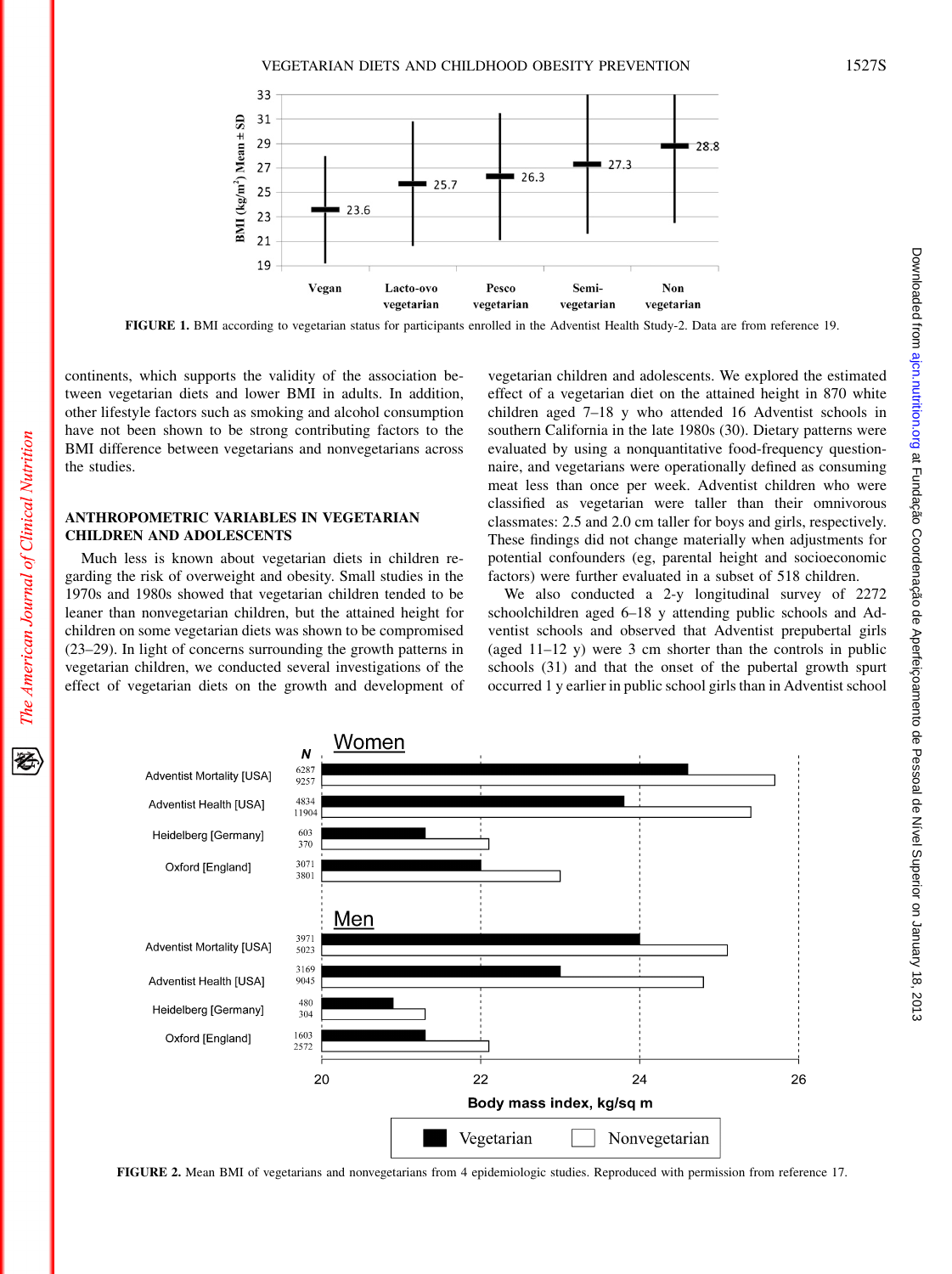girls (32). These findings suggest that Adventist vegetarian girls experience a delay in the onset of pubertal maturation, which may reduce the risk of developing breast cancer (33). Boys and girls attending Adventist schools with a high proportion of vegetarians were leaner than their public school nonvegetarian peers after adjustment for height (1.27 and 1.16 kg, respectively) (32). As expected, BMI and skinfold values were also lower for vegetarians, and the BMI difference was greater between adolescent girls (17).

A more recent study of 215 adolescents attending 5 Adventist secondary schools in Australia showed that students consuming predominantly vegetarian foods had a significantly lower BMI, waist circumference, total cholesterol to HDL ratio, and LDL concentration than their omnivorous classmates (34). Exercise was not statistically associated with any of the previously mentioned cardiovascular risk factors, which suggests that a plant-based diet may directly influence these risk factors and promote health in this age group.

By using the nonquantitative food-frequency questionnaire data collected in the late 1980s by the study (30) that focused on the attained height of vegetarians, we conducted a further analysis to determine whether there is an association between 6 food groups (eg, meats; dairy products/eggs; fruit and vegetables; cereals, legumes, and nuts; junk food; and vegetable protein products) consumed by school-age children and the prevalence of overweight, which we defined as above the age- and sex-specific 75th percentile for BMI according to pre-2000 BMI cutoffs (35). The odds ratio (95% CI) of the risk of overweight in school-age children for the highest quartile (compared with the lowest quartile) in the 6 food groups is shown in Figure 3. We show that animal foods (meats and dairy products/eggs) are associated with an increased risk of overweight whereas plant foods are either protective (cereals, legumes, and nuts) or show no association (fruit/vegetables and vegetable protein products).

Similar to our findings, a recent review by Newby (36) on the role of plant foods and plant-based diets in protecting against childhood obesity showed no relation with fruit and vegetables; insufficient evidence with beans, legumes, and soy; and slight protection with grains and breakfast cereals, fiber, and plantbased dietary patterns. Most of the studies reviewed were crosssectional in design, failed to adequately adjust for potential confounders, and did not consider the influence of reporting errors.



### FIGURE 3. Odds ratios (with 95% CIs) of risk of overweight in schoolaged children for the highest quartile (compared with the lowest quartile) in the 6 food groups. Data are from reference 35.

### POTENTIAL BIOLOGICAL REASONS FOR A PROTECTIVE EFFECT OF VEGETARIAN AND PLANT-BASED DIETS

We believe that there are 3 root causes that may explain the differences in BMI observed between vegetarians and nonvegetarians. First, the avoidance of meat that contains saturated fatty acids and greater caloric density may be beneficial to weight management. Second, nondietary lifestyle factors, which include smoking, physical activity, and education level, may influence body weight. Finally, the greater intake and/or variety of plant foods that evolves into a plant-based diet may have a significant influence on the primary prevention of overweight and obesity and perhaps on the secondary prevention of obesity for weight loss and weight maintenance. However, studies to date are unable to elucidate the exact apportioning of disease risk related to the increased consumption of plant foods compared with the avoidance of meat.

Plant-based diets that feature the regular intake of fruit and vegetables are low in energy density, protein, and fat and high in nutrient density, complex carbohydrate, fiber, and water. Highcarbohydrate meals may increase resting energy expenditure, which is supported by the findings that male vegetarians have an 11% higher resting metabolic rate than male omnivores (37). High fiber intakes may produce greater satiety and a reduced energy intake between meals (38). Studies in young adults and children have shown protein intake to be positively associated with BMI and an increased likelihood to become obese in later life (39, 40). In addition, the high polyunsaturated fat to saturated fat ratio observed in plant-based diets has been shown to elevate the resting metabolic rate by 3.6% (41).

# HEALTH CONSIDERATIONS OF VEGETARIAN DIETS<br>FOR CHILDREN

According to the American Dietetic Association position paper on vegetarian diets, well-planned vegetarian diets are appropriate for individuals during all stages of the life cycle, including childhood and adolescence (42). Problems resulting from an inadequate intake of calories, protein, calcium, zinc, iron, vitamin B-12, and vitamin D are more likely to occur during early years than in adulthood due to greater nutritional requirements relative to biological growth and development (43, 44). However, it is quite possible to achieve the Recommended Dietary Allowances or Adequate Intakes for macro- and micronutrients within different types of vegetarian diets (lactoovovegetarian, lactovegetarian, strict/total/pure vegetarian, semi-vegetarian, macrobiotic) if appropriately planned and monitored by a health care professional or registered dietitian (45). For specific guidelines on planning vegetarian diets for children and adolescents, please refer to Johnston et al (46). In addition, the reader is encouraged to download The Vegetarian Food Pyramid that was developed by the Department of Nutrition, School of Public Health, Loma Linda University, at http://www.vegetariannutrition. org/food-pyramid.pdf.

In conclusion, obesity represents a significant threat to the present and future health of children and leads to a wide range of physical and psychological consequences. Given the difficulty in treating adult obesity, the prevention of excess body weight gain is the best solution to reduce the rise in childhood obesity, which has a strong association with obesity in adulthood (47). Thus,